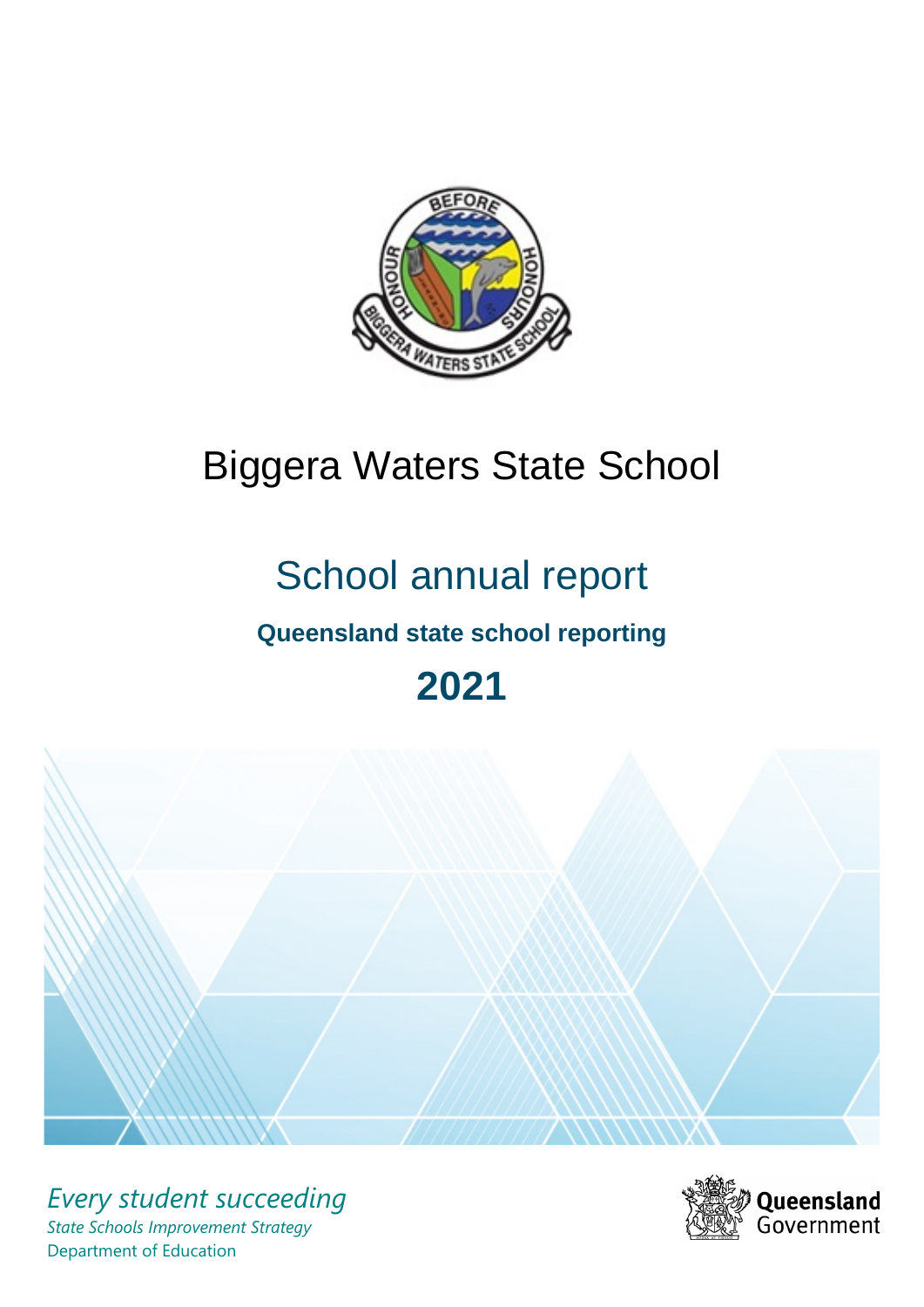**OFFICIAL – Public** Published as information source only. Public information used to create this report may not appear in this format in the public domain Please refer to disclaimer information.

#### **Contact details**

| <b>Postal Address</b> | Cnr Morala Avenue & Coombabah Road<br>Biggera Waters 4216 |
|-----------------------|-----------------------------------------------------------|
| <b>Phone</b>          | (07) 5573 9222                                            |
| Fax                   | (07) 5529 0250                                            |
| Email                 | principal@biggerawatersss.eg.edu.au                       |
| Website               | https://biggerawatersss.eq.edu.au                         |

#### **Disclaimer**

The materials presented in this report are distributed by the Department of Education (the department) as an information source only.

The information and data in this report is subject to change without notice.

The department makes no statements, representations, or warranties about the accuracy or completeness of, and you should not rely on, any information contained in this report.

The department disclaim all responsibility and all liability (including without limitation, liability in negligence) for all expenses, losses, damages and costs you might incur as a<br>result of the information in this report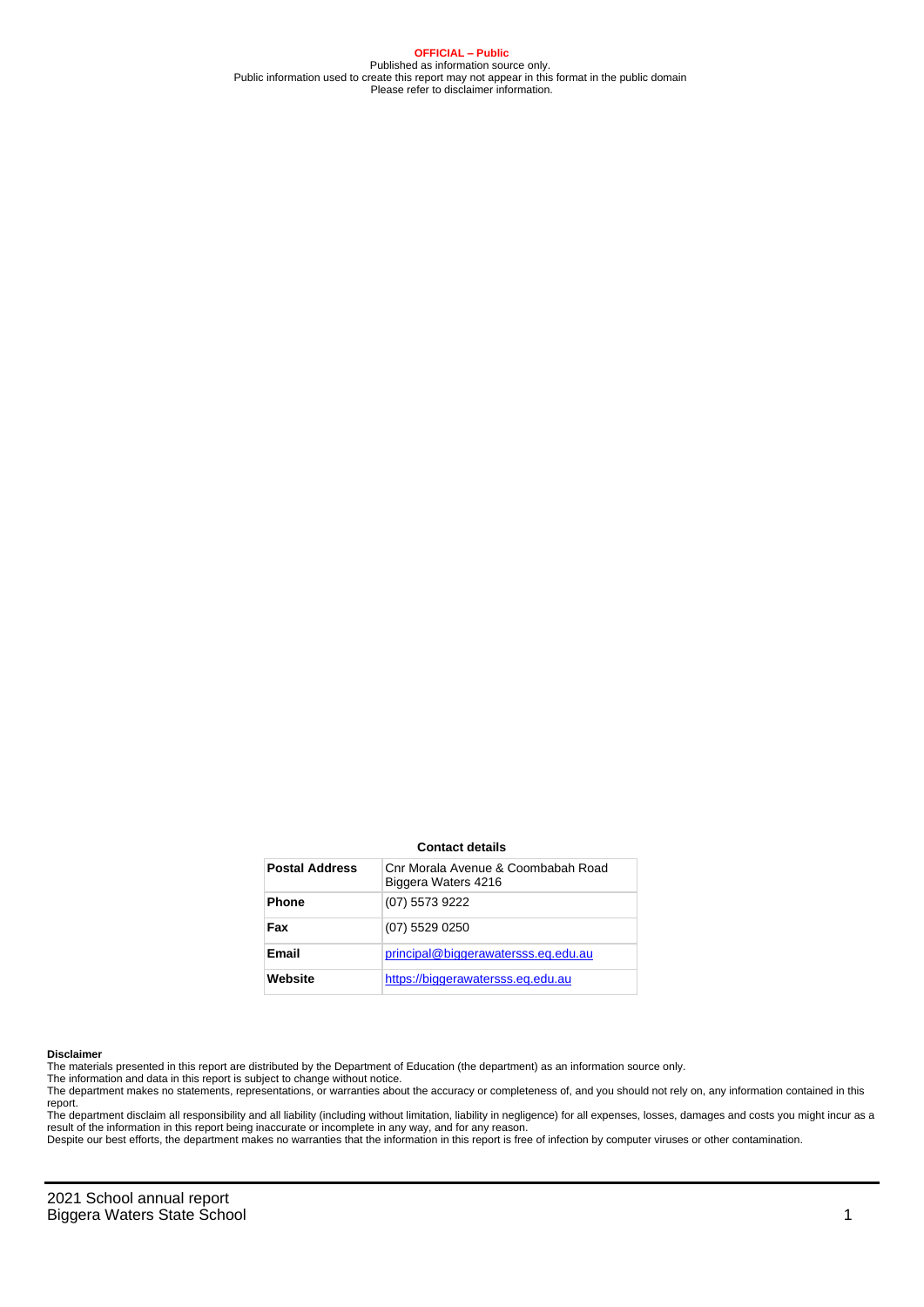| School context                   |                                                                                                                                                                                              |
|----------------------------------|----------------------------------------------------------------------------------------------------------------------------------------------------------------------------------------------|
| Coeducational or single sex      | Coeducational                                                                                                                                                                                |
| <b>Independent Public School</b> | No.                                                                                                                                                                                          |
| Year levels offered in 2021      | Prep Year - Year 6                                                                                                                                                                           |
| Webpages                         | Additional information about Queensland state schools is located on the:<br>My School website<br>Queensland Government data website<br>Queensland Government schools directory website.<br>٠ |

# **Characteristics of the student body**

### **Student enrolments**

#### **Table 1: Student enrolments by year level**

|                   |      | <b>February</b> |      |      | <b>August</b> |      |
|-------------------|------|-----------------|------|------|---------------|------|
| Year Level        | 2019 | 2020            | 2021 | 2019 | 2020          | 2021 |
| <b>Prep Year</b>  | 96   | 102             | 101  | 99   | 101           | 98   |
| Year <sub>1</sub> | 131  | 102             | 101  | 130  | 100           | 109  |
| Year <sub>2</sub> | 108  | 131             | 100  | 109  | 133           | 102  |
| Year <sub>3</sub> | 140  | 112             | 133  | 139  | 115           | 127  |
| Year 4            | 112  | 137             | 114  | 115  | 140           | 113  |
| Year 5            | 133  | 116             | 136  | 123  | 115           | 130  |
| Year <sub>6</sub> | 124  | 120             | 113  | 124  | 122           | 110  |
| <b>Total</b>      | 844  | 820             | 798  | 839  | 826           | 789  |

Notes

1. Student counts include headcount of all full- and part-time students at the school.

## **Average class sizes**

#### **Table 2: Average class size information for each phase of schooling**

| <b>Year Levels</b> | 2019 | 2020 | 2021 |
|--------------------|------|------|------|
| Prep – Year 3      | 24   | フフ   | 23   |
| Year 4 – Year 6    | 26   | 27   | 25   |

Notes

1. Classes are measured against the target of 25 students per teacher in Prep to Year 3 and Years 11 to 12, and target of 28 students per teacher in Years 4 to 10. Where composite classes exist across cohorts (e.g. Year 3/4) the class size targets would be the lower cohort target.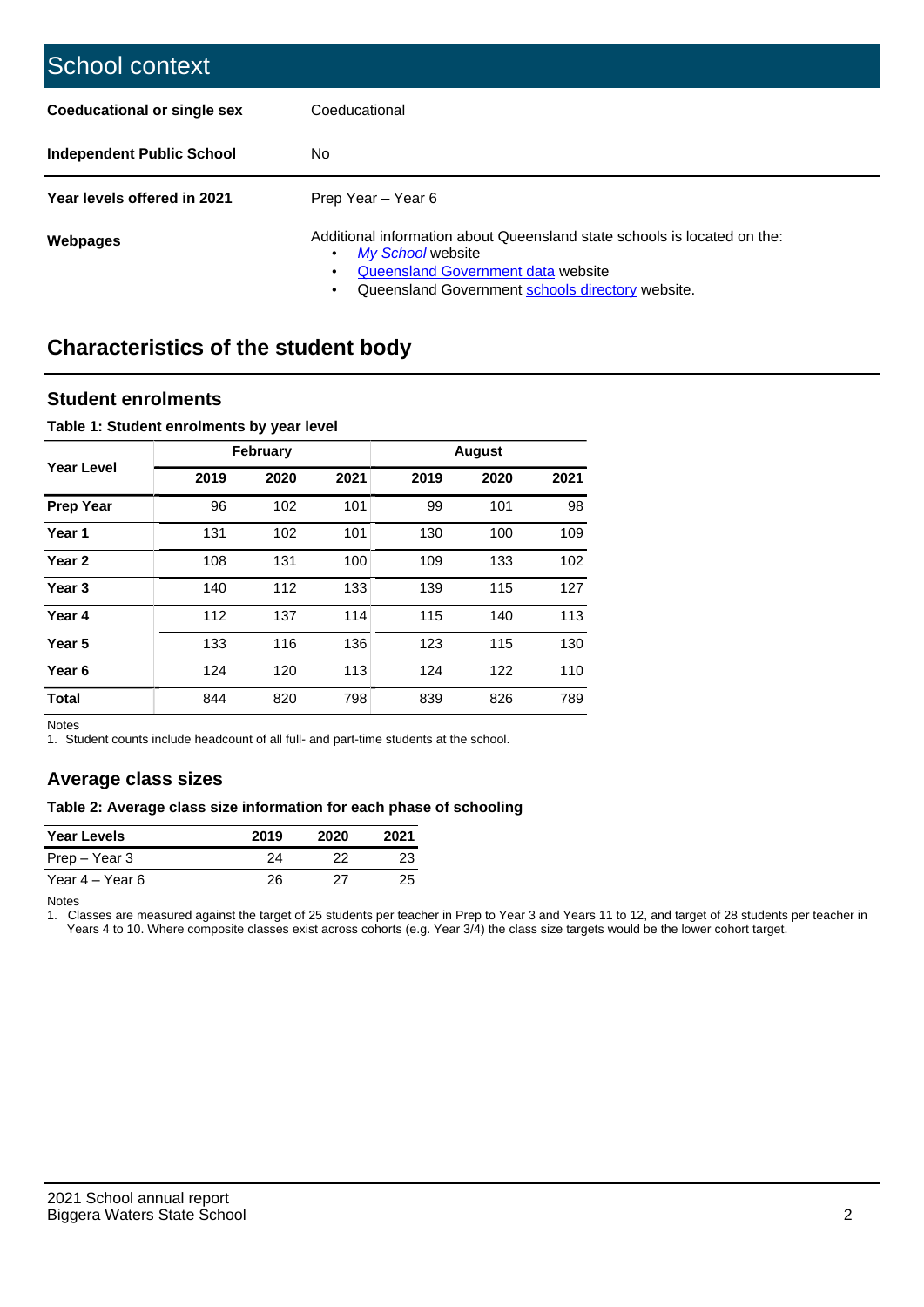## **Respectful relationships education**

To support students' learning, health and wellbeing all state schools are required to implement respectful relationships education through the Prep to Year 10 Australian Curriculum: Health and Physical Education and/or through school pastoral care programs across Prep to Year 12.

### **Parent, student and staff satisfaction**

Tables 3–5 show selected items from the Parent/Caregiver, Student and Staff School Opinion Surveys. In response to the COVID-19 health emergency, the annual school opinion surveys of students, teachers and staff were not administered in 2020. A new time series started in 2021 and data from this collection is not considered directly comparable with earlier collections due to significant methodology changes.

For state level information go to the **[School Opinion Survey](https://qed.qld.gov.au/publications/reports/statistics/schooling/schools/schoolopinionsurvey) webpage**.

#### **Table 3: Parent/Caregiver Survey**

| Percentage of parents/caregivers who agree <sup>1</sup> that:                                               | 2019  | 2020 | 2021  |
|-------------------------------------------------------------------------------------------------------------|-------|------|-------|
| This is a good school.                                                                                      | 98.2% |      | 93.0% |
| My child likes being at this school. <sup>2</sup>                                                           | 98.2% |      | 94.4% |
| My child feels safe at this school. <sup>2</sup>                                                            | 98.2% |      | 91.0% |
| My child's learning needs are being met at this school. <sup>2</sup>                                        | 91.0% |      | 82.7% |
| My child is making good progress at this school. <sup>2</sup>                                               | 92.8% |      | 86.5% |
| Teachers at this school expect my child to do his or her best. <sup>2</sup>                                 | 97.3% |      | 94.2% |
| Teachers at this school provide my child with useful feedback about his or her school<br>work. <sup>2</sup> | 94.4% |      | 88.1% |
| Teachers at this school motivate my child to learn. <sup>2</sup>                                            | 92.7% |      | 89.3% |
| Teachers at this school treat students fairly. <sup>2</sup>                                                 | 92.6% |      | 85.3% |
| can talk to my child's teachers about my concerns. <sup>2</sup>                                             | 96.4% |      | 96.5% |
| This school works with me to support my child's learning. <sup>2</sup>                                      | 93.7% |      | 86.7% |
| This school takes parents' opinions seriously. <sup>2</sup>                                                 | 90.6% |      | 79.8% |
| Student behaviour is well managed at this school. <sup>2</sup>                                              | 88.0% |      | 84.6% |
| This school looks for ways to improve. <sup>2</sup>                                                         | 92.5% |      | 83.5% |
| This school is well maintained. <sup>2</sup>                                                                | 89.1% |      | 90.8% |

Notes

1. Agree represents the percentage of respondents who Somewhat Agree, Agree or Strongly Agree with the statement.

2. Nationally agreed parents/caregiver items.

3. DW = Data withheld to ensure confidentiality.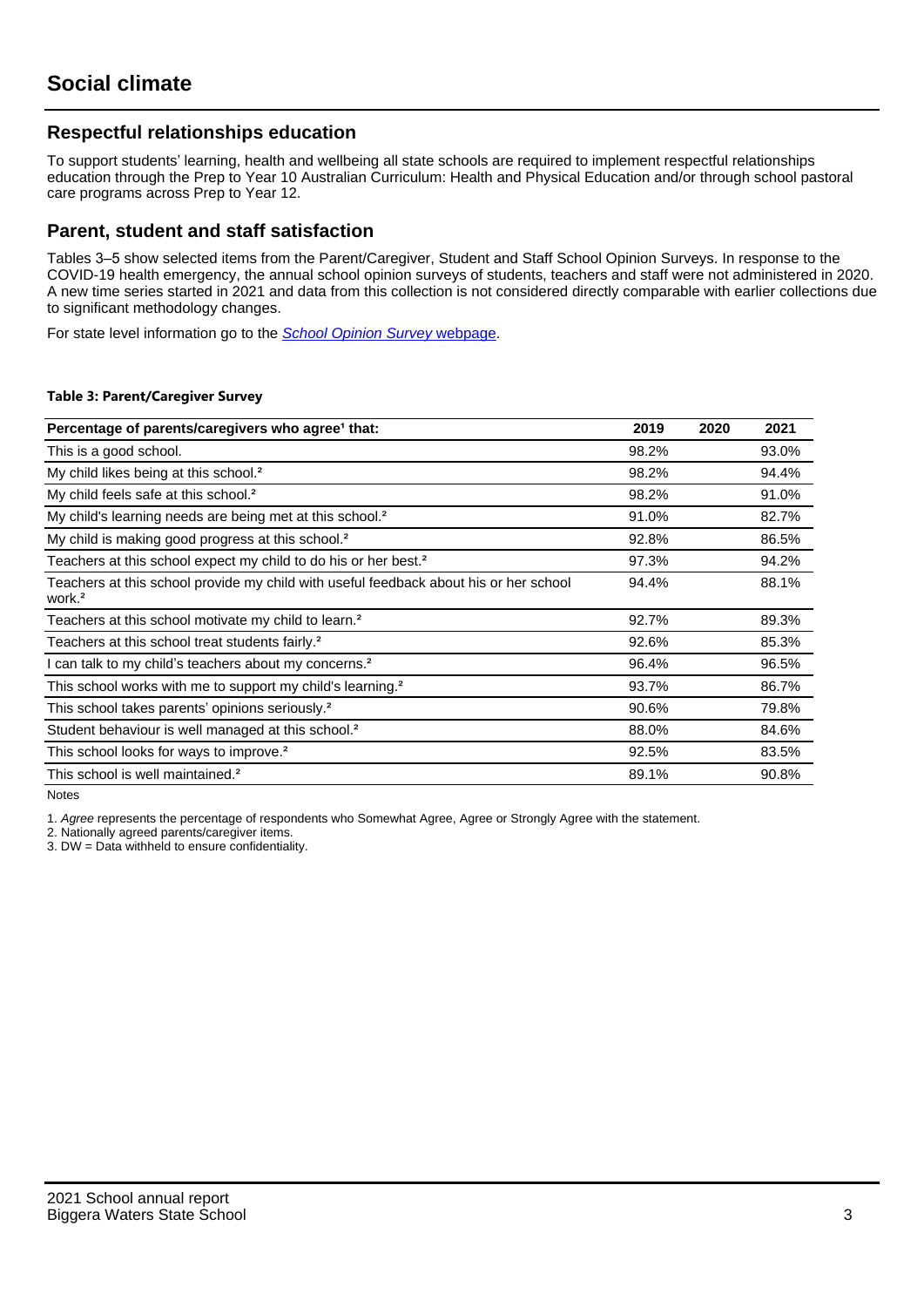#### **Table 4: Student Survey**

| Percentage of students who agree <sup>1</sup> that:                            | 2019  | 2020 | 2021  |
|--------------------------------------------------------------------------------|-------|------|-------|
| I like being at my school. <sup>2</sup>                                        | 97.7% |      | 79.1% |
| I feel safe at my school. <sup>2</sup>                                         | 96.9% |      | 89.6% |
| My teachers motivate me to learn. <sup>2</sup>                                 | 98.4% |      | 95.5% |
| My teachers expect me to do my best. <sup>2</sup>                              | 99.2% |      | 97.2% |
| My teachers provide me with useful feedback about my school work. <sup>2</sup> | 96.9% |      | 92.7% |
| Teachers at my school treat students fairly. <sup>2</sup>                      | 91.3% |      | 83.3% |
| I can talk to my teachers about my concerns. <sup>2</sup>                      | 96.1% |      | 78.7% |
| My school takes students' opinions seriously. <sup>2</sup>                     | 90.6% |      | 77.0% |
| Student behaviour is well managed at my school. <sup>2</sup>                   | 83.5% |      | 77.9% |
| My school looks for ways to improve. <sup>2</sup>                              | 97.6% |      | 89.1% |
| My school is well maintained. <sup>2</sup>                                     | 95.3% |      | 89.0% |
| My school gives me opportunities to do interesting things. <sup>2</sup>        | 94.6% |      | 85.6% |

Notes

1. Agree represents the percentage of respondents who Somewhat Agree, Agree or Strongly Agree with the statement.

2. Nationally agreed student items.

3. DW = Data withheld to ensure confidentiality.

#### **Table 5: Staff Survey**

| Percentage of staff who agree <sup>1</sup> that:                                                            | 2019  | 2020 | 2021  |
|-------------------------------------------------------------------------------------------------------------|-------|------|-------|
| I feel confident embedding Aboriginal and Torres Strait Islander perspectives across the<br>learning areas. | 82.9% |      | 88.4% |
| I enjoy working at this school. <sup>2</sup>                                                                | 92.7% |      | 89.7% |
| I feel this school is a safe place in which to work. <sup>2</sup>                                           | 92.7% |      | 93.1% |
| I receive useful feedback about my work at this school. <sup>2</sup>                                        | 81.8% |      | 78.9% |
| Students are encouraged to do their best at this school. <sup>2</sup>                                       | 96.3% |      | 94.8% |
| Students are treated fairly at this school. <sup>2</sup>                                                    | 94.5% |      | 96.6% |
| Student behaviour is well managed at this school. <sup>2</sup>                                              | 90.9% |      | 75.9% |
| Staff are well supported at this school. <sup>2</sup>                                                       | 83.6% |      | 84.5% |
| This school takes staff opinions seriously. <sup>2</sup>                                                    | 81.5% |      | 86.0% |
| This school looks for ways to improve. <sup>2</sup>                                                         | 92.6% |      | 87.9% |
| This school is well maintained. <sup>2</sup>                                                                | 96.4% |      | 87.9% |
| This school gives me opportunities to do interesting things. <sup>2</sup>                                   | 76.4% |      | 81.0% |

Notes

1. Agree represents the percentage of respondents who Somewhat Agree, Agree or Strongly Agree with the statement.

2. Nationally agreed staff items.

3. DW = Data withheld to ensure confidentiality.

## **Description of how this school manages non-attendance**

Queensland state schools manage non-attendance in line with the Queensland Department of Education procedures: [Managing Student Absences and Enforcing Enrolment and Attendance at State Schools](https://ppr.qed.qld.gov.au/pp/managing-student-absences-and-enforcing-enrolment-and-attendance-at-state-schools-procedure); and [Roll Marking in State Schools,](https://ppr.qed.qld.gov.au/pp/roll-marking-in-state-schools-procedure) which outline processes for managing and recording student attendance and absenteeism.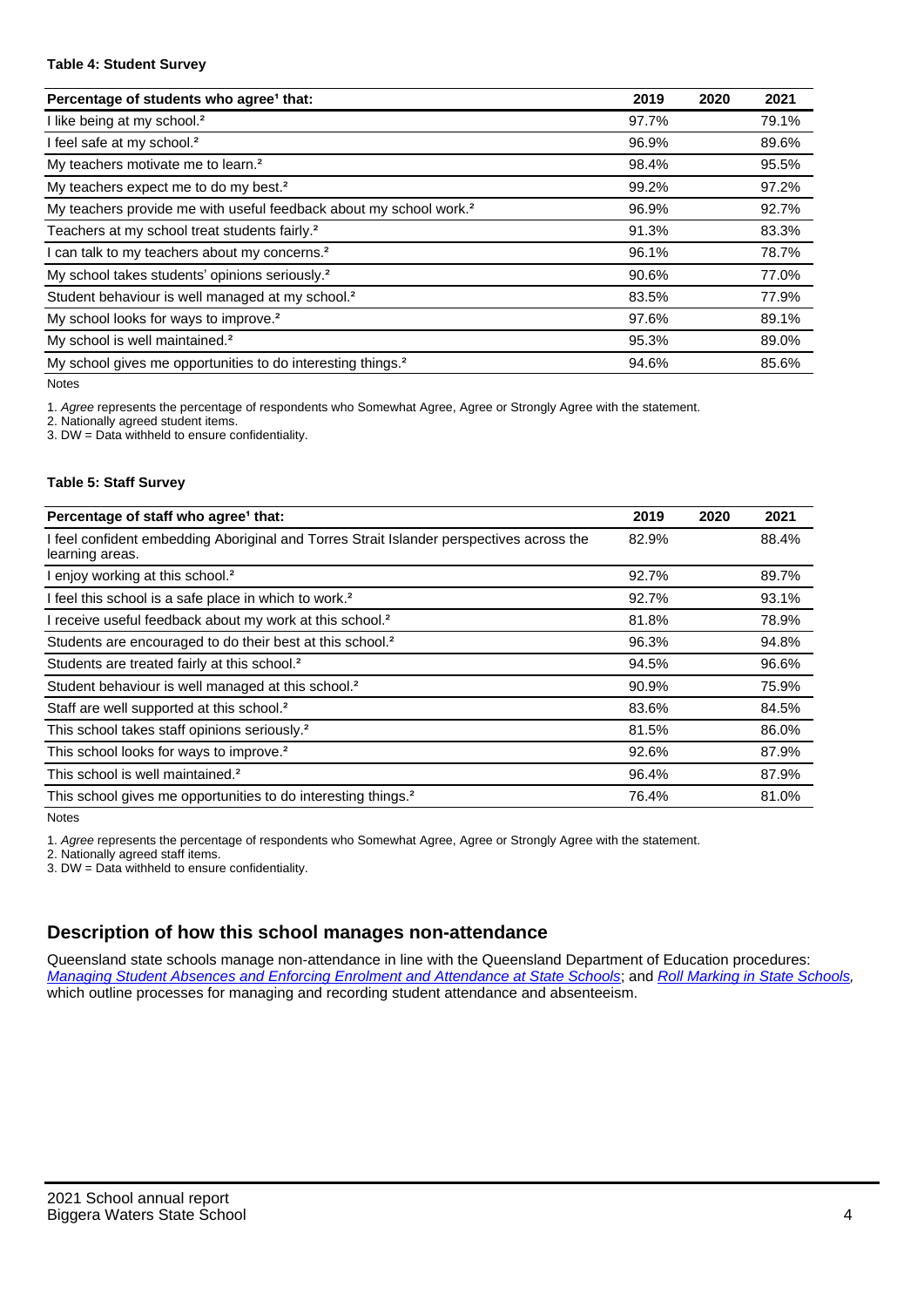## **School disciplinary absences**

#### **Table 6: Count of school disciplinary absences at this school**

| Type of school disciplinary absence | 2019 | 2020 | 2021          |
|-------------------------------------|------|------|---------------|
| Short suspension                    | 24   | 42   | 27            |
| Long suspension                     | O    |      | $\mathcal{P}$ |
| Exclusion                           |      |      | 0             |
| Total                               | 25   | 42   | 29            |

Notes

1. School disciplinary absence (SDA) data is a total of short suspensions (1–10 days), long suspensions (11–20 days), exclusions and cancellations. 2. The number of SDAs is not the number of students who received an SDA as one student may be suspended several times in a school year. Each time a student is suspended it is recorded as an additional SDA. The data does not reflect the outcomes of appeal decisions.

3. 2020 data was impacted by the COVID-19 health emergency. There were significantly fewer SDAs during the home-based learning period (the first five weeks of Term 2) compared to other years.

# **School funding**

## **School income broken down by funding source**

School income, reported by financial year accounting cycle using standardised national methodologies and broken down by funding source is available via the  $My$  School website.

#### **How to access our income details**

- 1. Click on the My School link <http://www.myschool.edu.au/>.
- 2. Enter the school name or suburb of the school you wish to search.

|  | Search by school name or suburb |  | <b>School sector</b> |  | $\sim$ and $\sim$ represents the set of $\sim$ | <b>State</b> |  |  |  |
|--|---------------------------------|--|----------------------|--|------------------------------------------------|--------------|--|--|--|
|--|---------------------------------|--|----------------------|--|------------------------------------------------|--------------|--|--|--|

3. Click on View School Profile to access the school's profile.



4. Click on Finances and select the appropriate year to view school financial information.

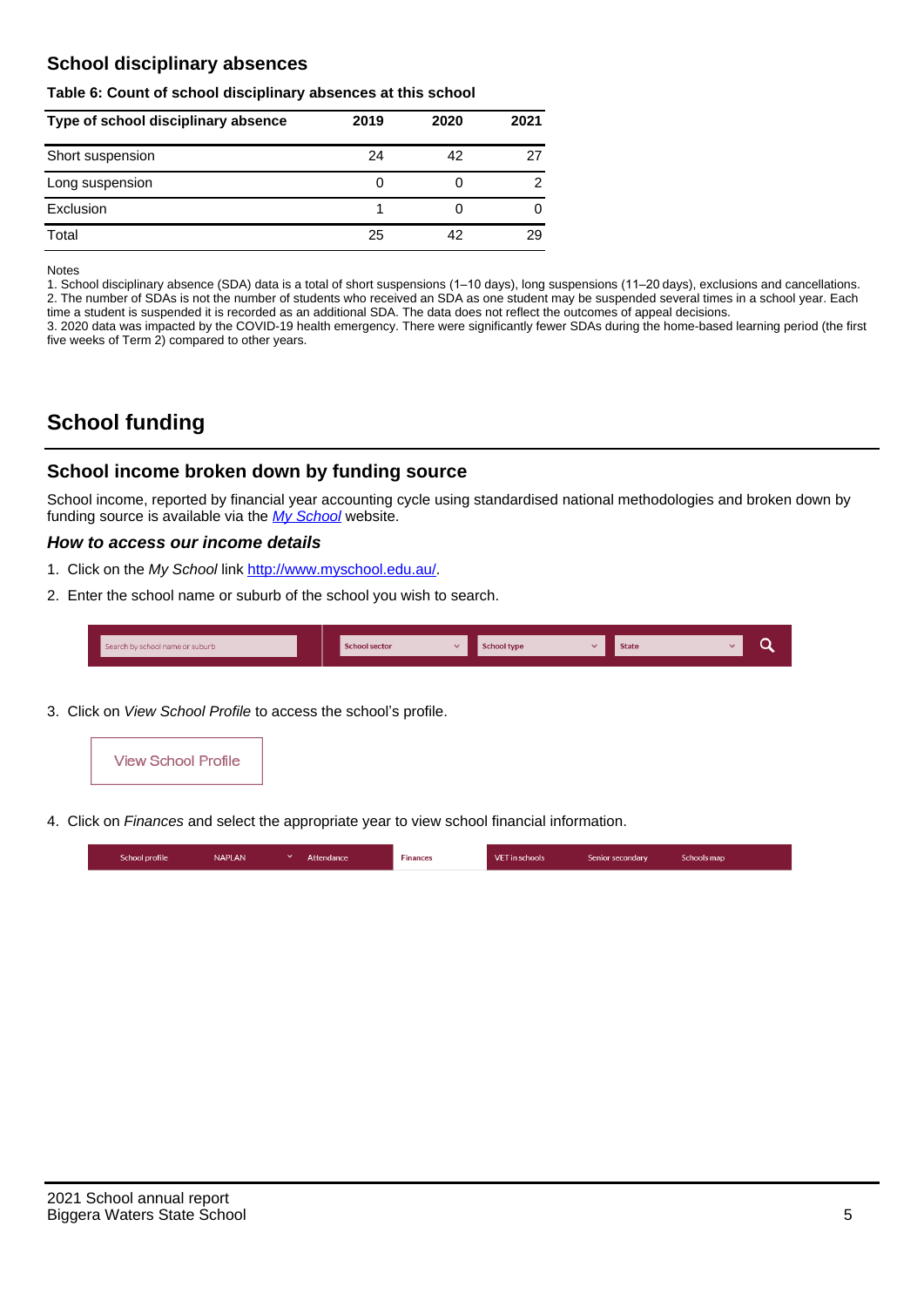# **Teacher standards and qualifications**

The Teacher registration eligibility requirements: Policy (p.1) states:

To be eligible for registration, a person must satisfy the Queensland College of Teachers (QCT) that they meet requirements regarding qualification and experience, or have otherwise met the requirements of the Australian Professional Standards for Teachers (APST). A person must also satisfy the QCT that they are suitable to teach and meet English language proficiency requirements. All these requirements are specified in the Act and the Education (Queensland College of Teachers) Regulation 2005 (the Regulation).

The qualifications required for teacher registration are successful completion of either -

- (a) a four-year initial teacher education program including teacher education studies of at least one year (e.g. a Bachelor of Education, or a double Bachelor degree in Science and Teaching) or
- (b) a one-year graduate initial teacher education program following a degree (e.g. a one-year Graduate Diploma of Education (Secondary) after a three-year Bachelor degree) or
- (c) another course of teacher education that the QCT is reasonably satisfied is the equivalent of (a) or (b). These are considered on a case-by-case basis.

For more information, please refer to the following link:

• <https://www.qct.edu.au/registration/qualifications>

# **Workforce composition**

## **Staff composition, including Indigenous staff**

#### **Table 7: Workforce composition for this school**

|                    |      | <b>Teaching staff</b> |      |      | Non-teaching staff |      | Indigenous staff |      |      |  |
|--------------------|------|-----------------------|------|------|--------------------|------|------------------|------|------|--|
| <b>Description</b> | 2019 | 2020                  | 2021 | 2019 | 2020               | 2021 | 2019             | 2020 | 2021 |  |
| Headcount          | 65   | 64                    | 63   | 31   | 32                 | 29   | <5               | <5   |      |  |
| <b>FTF</b>         | 54   | 54                    | 51   | 19   | 20                 | 19   | <5               | ה>   |      |  |

Notes

1. Teaching staff includes school leaders.

2. Indigenous refers to Aboriginal and Torres Strait Islander people of Australia.

3. FTE = full-time equivalent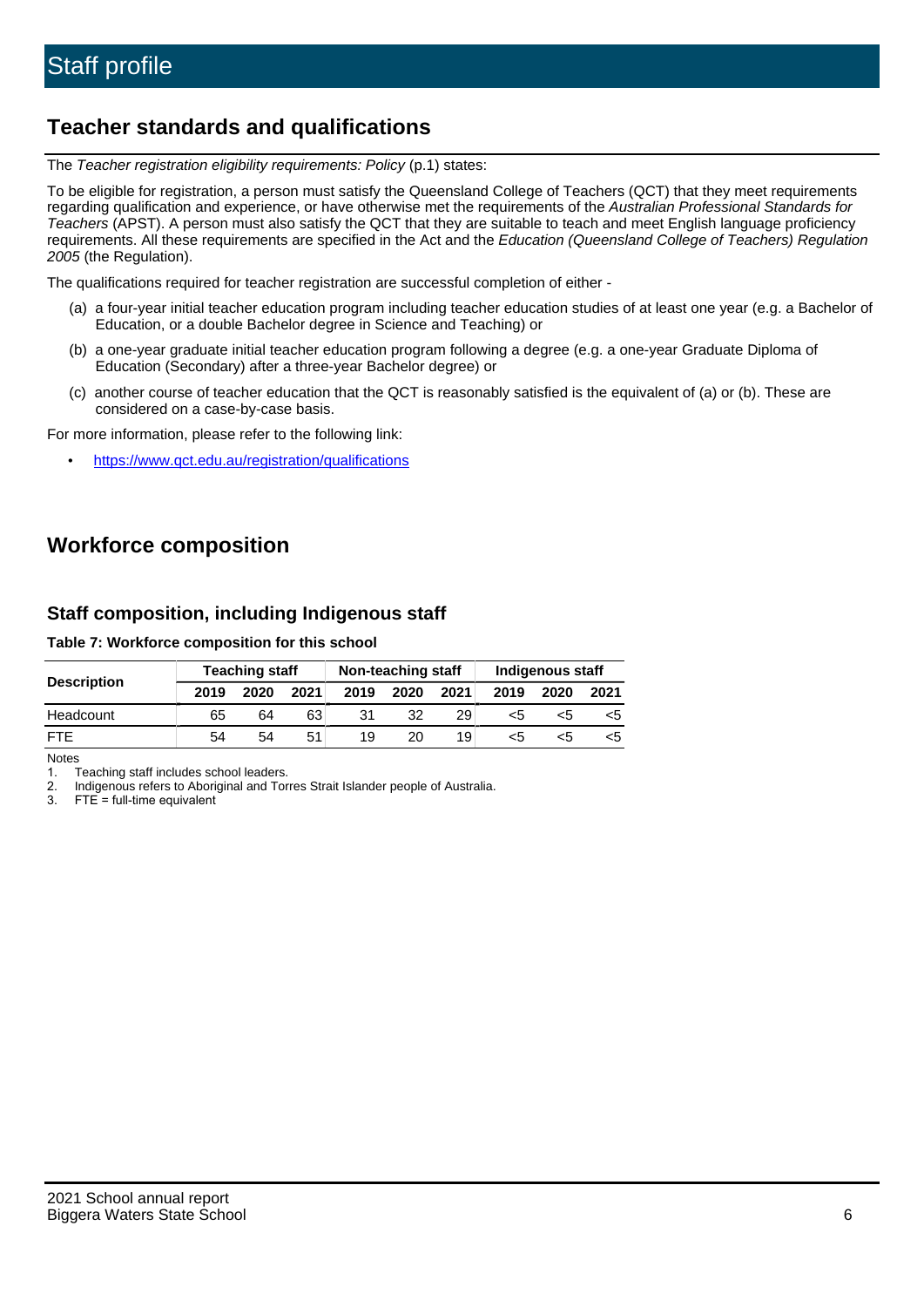# **Key student outcomes**

## **Student attendance**

Tables 8–9 show attendance rates at this school as percentages. In 2020, the COVID-19 health emergency affected student attendance in Queensland Government schools. Comparisons between 2020 and other years' attendance data should not be made.

#### **Table 8: Overall student attendance at this school**

| <b>Description</b>                                  | 2019 | 2020 | 2021 |
|-----------------------------------------------------|------|------|------|
| Overall attendance rate for students at this school | 92%  | 91%  | 91%  |

Notes

1. The attendance rate is the full- and part-time days attended as a percentage of enrolled school days.

2. Full-time students only.

#### **Table 9: Student attendance rates for each year level at this school**

| <b>Year Level</b> | 2019 | 2020 | 2021 |
|-------------------|------|------|------|
| Prep Year         | 94%  | 91%  | 93%  |
| Year 1            | 92%  | 91%  | 89%  |
| Year 2            | 93%  | 91%  | 91%  |
| Year 3            | 93%  | 91%  | 91%  |
| Year 4            | 91%  | 92%  | 92%  |
| Year 5            | 91%  | 90%  | 91%  |
| Year <sub>6</sub> | 90%  | 91%  | 89%  |

Notes

1. The attendance rate is the full- and part-time days attended as a percentage of enrolled school days.

2. Full-time students only.

3. DW = Data withheld to ensure confidentiality